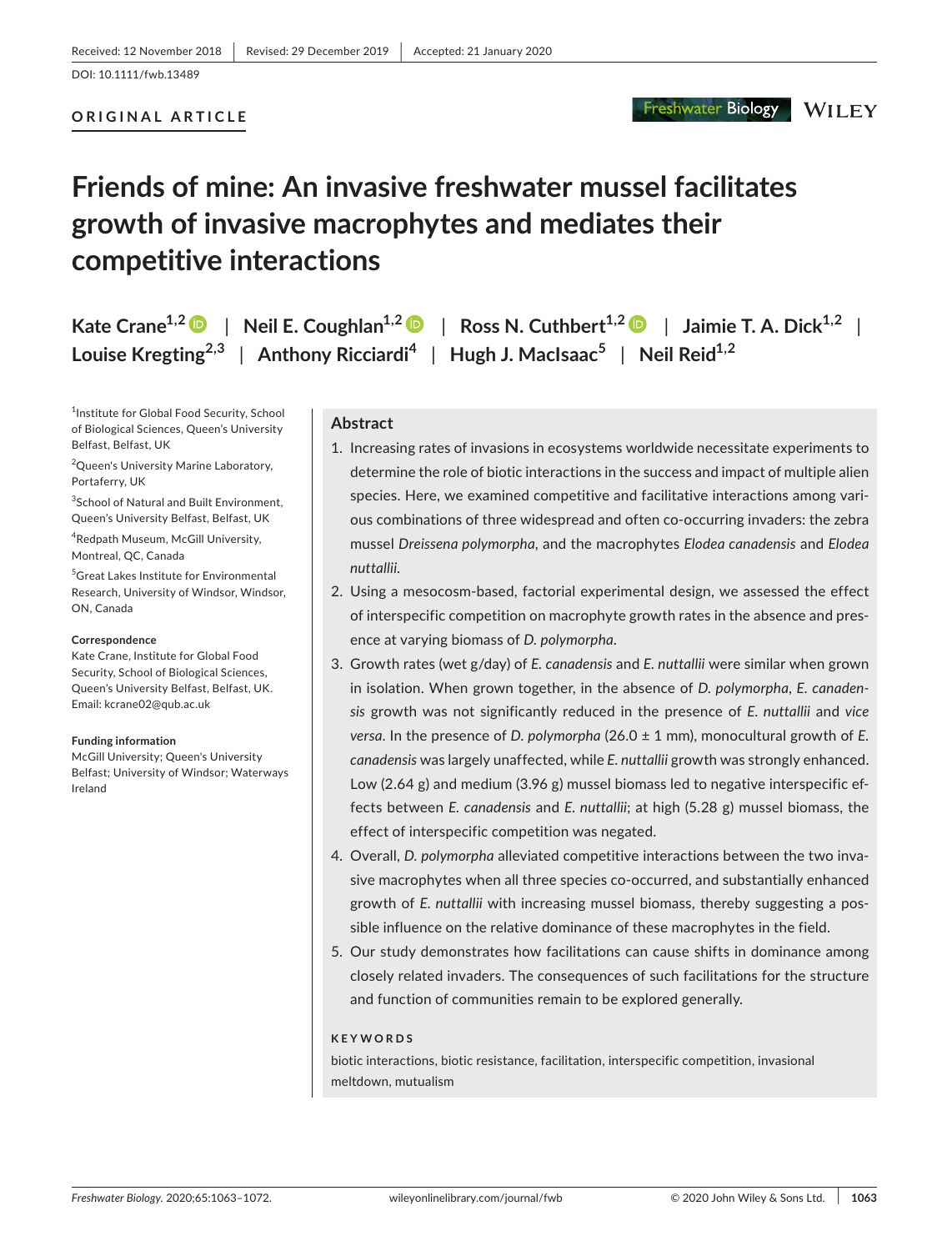# **1** | **INTRODUCTION**

Despite burgeoning studies that demonstrate the influence of invasive alien species on ecosystems, community dynamics, and native biodiversity, progress toward a predictive understanding of invader impact has been limited (Dick et al., 2017; Ricciardi, Hoopes, Marchetti, & Lockwood, 2013). Globally, ecosystems are being invaded at accelerating rates, resulting in rapid accumulations of alien species (Ricciardi, 2006; Ricciardi & MacIsaac, 2011; Seebens et al., 2017, 2018) and increased opportunities for competitive and facilitative interactions that may generate variation in invader success and impact across space and time (Gallardo & Aldridge, 2015; Meza-Lopez & Siemann, 2015; Mony, Koschnick, Haller, & Muller, 2007; O'Loughlin & Green, 2017; Relva, Nuñez, & Simberloff, 2010). Identification and quantification of these interactions across multiple context-dependencies is essential to developing effective management protocols (Dick et al., 2017; Ricciardi et al., 2013; Strayer et al., 2017).

Among the most complex context-dependencies are interspecific interactions of multiple invaders. Over the past 2 decades, studies have examined the community-level phenomenon of *invasional meltdown*, whereby facilitative interactions among invasive species promote their mutual establishment, persistence, and intensification of their impacts on recipient ecosystems (Ricciardi, 2001; Simberloff, 2006; Simberloff & Von Holle, 1999). A variety of studies have suggested that invasive species can singularly or synergistically modify recipient ecosystems in a manner that mediates the establishment and impact of additional invaders through, for example, habitat formation, enhanced foraging opportunities, provision of shelter, and displacement of predators (Adams, Pearl, & Bury, 2003; Green et al., 2011; Kobak et al., 2016; Sheppard, Carboni, Essl, Seebens, & Thuiller, 2018). Several experimental studies have provided strong evidence of negative population-level impacts, amplified by facilitative interactions (e.g. Montgomery, Lundy, & Reid, 2011; Relva et al., 2010). However, these complex interactions are often poorly defined, equivocal, or underexplored, and typically overlooked in risk analysis and management strategies (Gallardo & Aldridge, 2015; O'Loughlin & Green, 2017; Roy et al., 2014; Simberloff, 2006). For example, there may be many instances where an invader can facilitate some resident species while inhibiting others within the invaded community (Montgomery et al., 2011; Relva et al., 2010; Ricciardi, 2001; Ward & Ricciardi, 2007, 2013), and such differential effects could have significant impacts on the structure and functional ecology of the community (Green et al., 2011; Montgomery et al., 2011; O'Dowd, Green, & Lake, 2003).

Interspecific competition between plant species, whereby one species constrains or interferes with the ability of others to acquire resources, is a common determinant of invader success (Ellawala & Kodithuwakku, 2017; Gioria & Osborne, 2014; Paolacci, Harrison, & Jansen, 2018a; Paolacci, Jansen, & Harrison, 2018b) and is often related to differential tolerance to resource scarcity or asymmetries in resource acquisition (Ellawala & Kodithuwakku, 2017; Mony et al., 2007; Paolacci, Harrison, & Jansen, 2016). Opportunistic use of available nutrients can result in a competitive advantage and enhanced growth (Dawson, Fischer, & Kleunen, 2011; Paolacci et al., 2016), in

accordance with theory that predicts a higher relative growth rate in successful invaders compared to competitors (Funk & Vitousek, 2007). Moreover, under nutrient-enriched conditions, some plants may rapidly outcompete co-occurring species. Exploitation of differential niches within the same environment can ensure improved access to resources, and a competitive advantage over species unable to exploit multiple niches (Evans & Edwards, 2001). By contrast, ecological or phylogenetic similarity between existing and new invaders (as found within the same genus) can facilitate invader success, perhaps owing to direct facilitation or weaker competitive interactions (Sheppard et al., 2018), although even congeneric species can display differential relative growth rates under the same environmental conditions (Paolacci et al., 2016; Paolacci, Harrison, et al., 2018a). Accordingly, examination of how both native and invasive species exploit resources for rapid growth will enhance understanding of invasion dynamics (Paolacci, Jansen, et al., 2018b); however, there is a paucity of studies that examine competitive interactions between multiple invaders, especially plants (Kuebbing, Nuñez, & Simberloff, 2013; Sheppard et al., 2018).

*Elodea canadensis* Rich. In Michx. (1803) and *Elodea nuttallii* (Planch) H. St. John, 1920 are congeneric aquatic macrophytes native to North America (Barrat-Segretain, Elger, Sagnes, & Puijalon, 2002; Vernon & Hamilton, 2011) and invasive in Europe, Asia, and Australasia. Both species were probably initially introduced through the aquarium and ornamental trades. These rooted, submerged, perennial species typically inhabit lakes, ponds, and slow-moving rivers (Barrat-Segretain et al., 2002; Champion, Clayton, & Hofstra, 2010). Both *Elodea* spp. increase flood risk, devalue adjacent property, disrupt navigation, confound water extraction, and impede irrigation and recreational activities (Hussner et al., 2017). Although non-native, since first being recorded present in 1836, *E. canadensis* had become widespread in both Britain and Ireland prior to the introduction of *E. nuttallii* in 1966 (Simpson, 1984). However, *E. nuttallii* can rapidly dominate invaded ecosystems and significantly alter freshwater communities (Champion et al., 2010; Thouvenot & Thiébaut, 2018; Zehnsdorf, Hussner, Eismann, Helmut, & Melzer, 2015; but see Kelly, Harrod, Maggs, & Reid, 2015). Following its establishment, *E. nuttallii* has often been observed to displace *E. canadensis* (Simpson, 1990). Although the displacement of *E. canadensis* by *E. nuttallii* is not readily explained by most physiological parameters, it appears that under resource-enriched conditions the ability of *E. nuttallii* to accumulate phosphorus is greater than that of the former (Barrat-Segretain et al., 2002; Josefsson, 2011; Robach, Hajnsek, Eglin, & Trémolières, 1995). Equally, comparative elongation of *E. nuttallii* stems may give it a competitive advantage in canopy formation, thus shading and inhibiting *E. canadensis* growth (Kelly et al., 2015).

The zebra mussel *Dreissena polymorpha* (Pallas, 1771), native to the Black and Caspian sea basins, is a prolific invasive bivalve that can dominate freshwater ecosystems and cause myriad ecological and economic impacts (Higgins & Vander Zanden, 2010; Ricciardi, Neves, & Rasmussen, 1998; Sousa, Novais, Costa, & Strayer, 2014; Ward & Ricciardi, 2013). In particular, *D. polymorpha* has displaced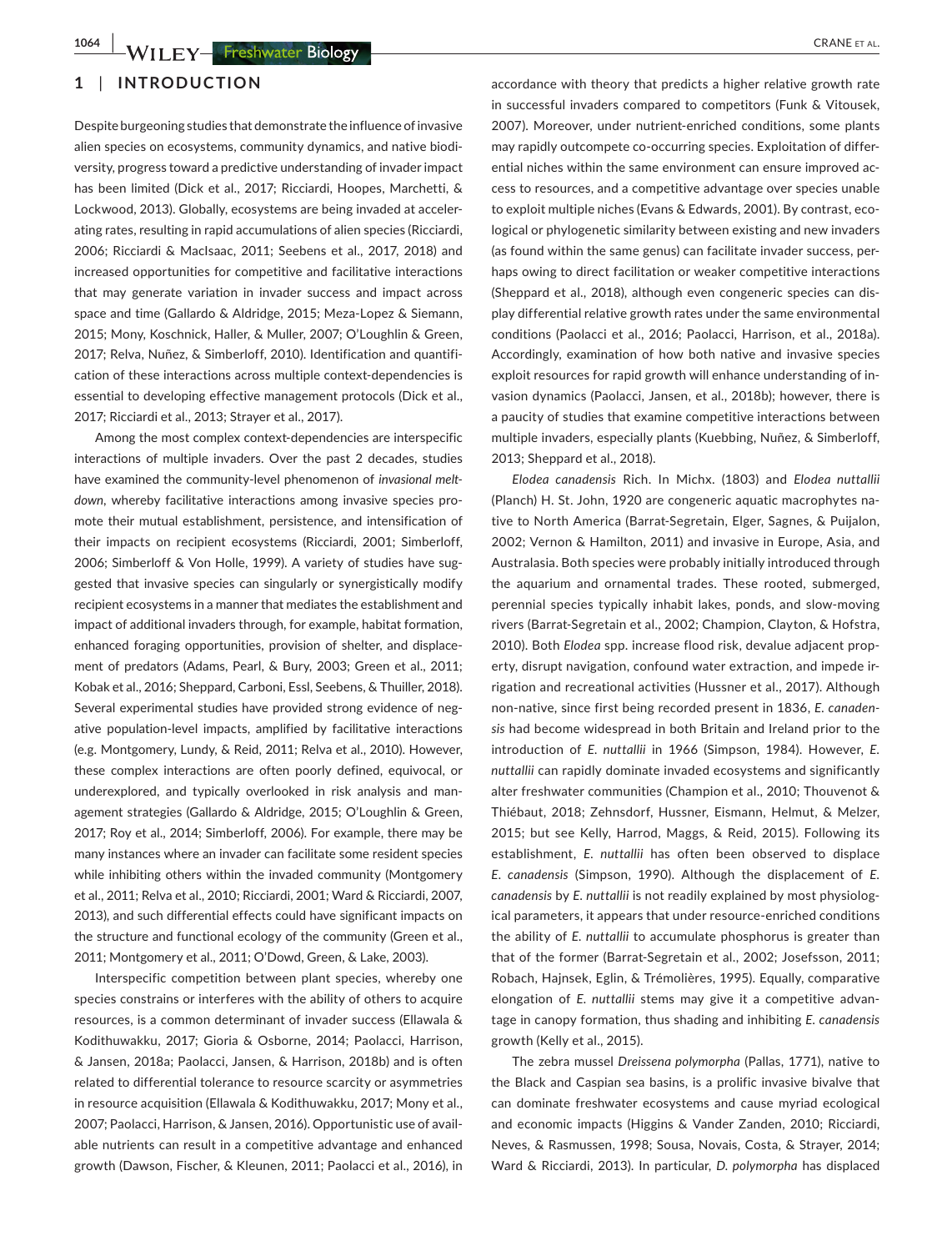native mussel species, increased water clarity, altered nutrient cycling, and caused shifts in macrophyte assemblages and blooms of filamentous macroalgae (Ricciardi, 2003; Ricciardi et al., 1998; Rosell, Maguire, & McCarthy, 1999; Ward & Ricciardi, 2013). Possible mutualistic interactions between *D. polymorpha* and invasive macrophytes, such as *Myriophyllum spicatum* and *Potamogeton crispus,* have been observed (MacIsaac, 1996; Skubinna, Coon, & Batterson, 1995), as have a range of commensalistic interactions whereby *D. polymorpha* promotes establishment and persistence of a variety of invaders (Bially & MacIsaac, 2000; Ricciardi, 2001). In essence, *D. polymorpha* appears to be disproportionately involved in facilitative interactions with other invaders (DeVanna et al., 2011). Therefore, *Dreissena* could potentially alter competitive interactions between congeneric invasive *Elodea* species. Notably, the displacement of *E. canadensis* by *E. nuttallii* has been observed to occur more rapidly in areas containing relatively high *D. polymorpha* densities (K.C. personal observation). Although some juvenile *D. polymorpha* can be found adhering to plant leaves and stems, the majority of the mussels reside on the benthic substrate. Hence, we propose that the presence of *D. polymorpha* can accelerate the competitive replacement of *E. canadensis* by *E. nuttallii*, probably through the latter's more efficient use of available nutrient resources excreted by *D. polymorpha*.

We thus used laboratory-based mesocosm experiments to examine the effect of interspecific competition—and the role of *D. polymorpha* in mediating such competition—on the growth rates of *E. canadensis* and *E. nuttallii*. As dead mussel shells adsorb phosphate (Xiong, Qin, Islam, Yue, & Wang, 2011), the impact of non-living mussel shells on plant growth was also considered. We therefore tested the effect of the presence of non-living zebra mussel shells and varied living mussel densities on the growth rates of each *Elodea* species when grown alone (single species) and together (both species experiencing interspecific competition). Based on field observations and pilot studies (Crane, 2019), we hypothesised that: (1) *E. nuttallii* would have a higher growth rate than *E. canadensis*; (2) interspecific competition will reduce growth rates of both species, especially negatively affecting *E. canadensis* growth; and (3) *D. polymorpha* would facilitate enhanced *Elodea* spp. growth, especially for *E. nuttallii,* principally through favourable changes in habitat conditions including water chemistry parameters.

# **2** | **METHODS**

#### **2.1** | **Specimen collection**

*Elodea canadensis* was collected from Tully Mill Lough (54°15′32.1″N; 7°42′50.4″W) in August 2017. *Elodea nuttallii* was collected from Lough Erne, Northern Ireland (54°18′12.1″N; 7°37′20.8″W) in August 2017. Lough Erne is a naturally eutrophic lake and its water chemistry reflects the underlying geology of limestone and sandstone, which gives rise to carbonate-rich, slightly acidic waters. Strands of each species were cut just above the level of the roots

 **CRANE ET AL. 1065**<br> **EXANE ET AL. 1065**<br> **EXANE ET AL. IDEAS** 

and were transported in source water to Queen's Marine Laboratory (QML), Portaferry, Northern Ireland, UK. In addition, 80 L of lake water was collected from Lough Erne at the same time. This water was later used for mesocosm experiments.

*Dreissena polymorpha* was collected from Lough Erne, Northern Ireland (54°17′07.89″N 7°32′52.61″W) in August 2017. Mussels were detached from rocky substrates by clipping byssal threads and transported in a cooler filled with source lake water. Only large adult mussels with a shell length 24–30 mm were selected and placed into an aerated 20-L tank for 48 hr.

All plant and mussel specimens were housed in aerated aquaria filled with source water, maintained at a constant temperature of 12°C. Source water for experimental use was kept aerated and likewise maintained under laboratory conditions. Organisms were acclimated for a minimum of 48 hr prior to experimental use.

#### **2.2** | **Experimental design**

Plant fragments were randomly selected from holding aquaria and apical fragments were cut to a length of 60 mm. Specimens were cut immediately below the final node 16 hr prior to the start of the experiment and washed in dechlorinated tap water to remove any debris. In all cases, apical fragments were harvested from mature plants. Where possible, fragments were cut from unbranched sections of stem; however, if present, axillary side shoots were removed. Excess liquid was gently removed by manually spinning individual fragments in a handheld centrifuge (Westmark), 10 times clockwise followed by 10 spins anti-clockwise. Fragment wet weight (mg) was recorded using a Mettler Toledo AB104. The base of each individual fragment was protected using a small piece of cotton wool before being wrapped with a 60  $\times$  5 mm lead weight to keep the base of the fragment at the bottom of the mesocosm and the apical section positioned vertically.

Naturally occurring wild densities of *D. polymorpha* were estimated as living population biomass (soft and hard tissues; wet weight  $g/m^2$ ) at 10 locations in Lough Erne. For the experimental treatments, three relative biomass categories were used: low (300 g/  $\rm m^2$ ), medium (450 g/m<sup>2</sup>), and high (600 g/m<sup>2</sup>). Biomass estimates for *D. polymorpha* were similar to those reported for *Dreissena* spp. inhabiting lakes in North America and Europe (Cleven & Frenzel, 1993; Custer & Custer, 1997; Ginn, Bolton, Coulombe, Fleischaker, & Yerex, 2017; Karatayev et al., 2014). In Lake Erie, for example, the average biomass for mixed populations of *D. polymorpha* and a functionally similar congener bivalve, the quagga mussel *Dreissena rostriformis bugensis*, ranged from (mean  $\pm$  *SE*) 55.4  $\pm$  11.8 to 588.8  $\pm$  94.4 g/m<sup>2</sup> amongst different sites (Karatayev et al., 2014). However, biomass is highly variable in relation to stage of invasion or age of population, and can be impacted by changes to biotic and abiotic conditions (see Karatayev et al., 2014).

In addition, the biomass of non-living *D. polymorpha* shells was recorded with shells being collected and scraped as clean as possible from each site (Table 1). Mean biomass of dead shells was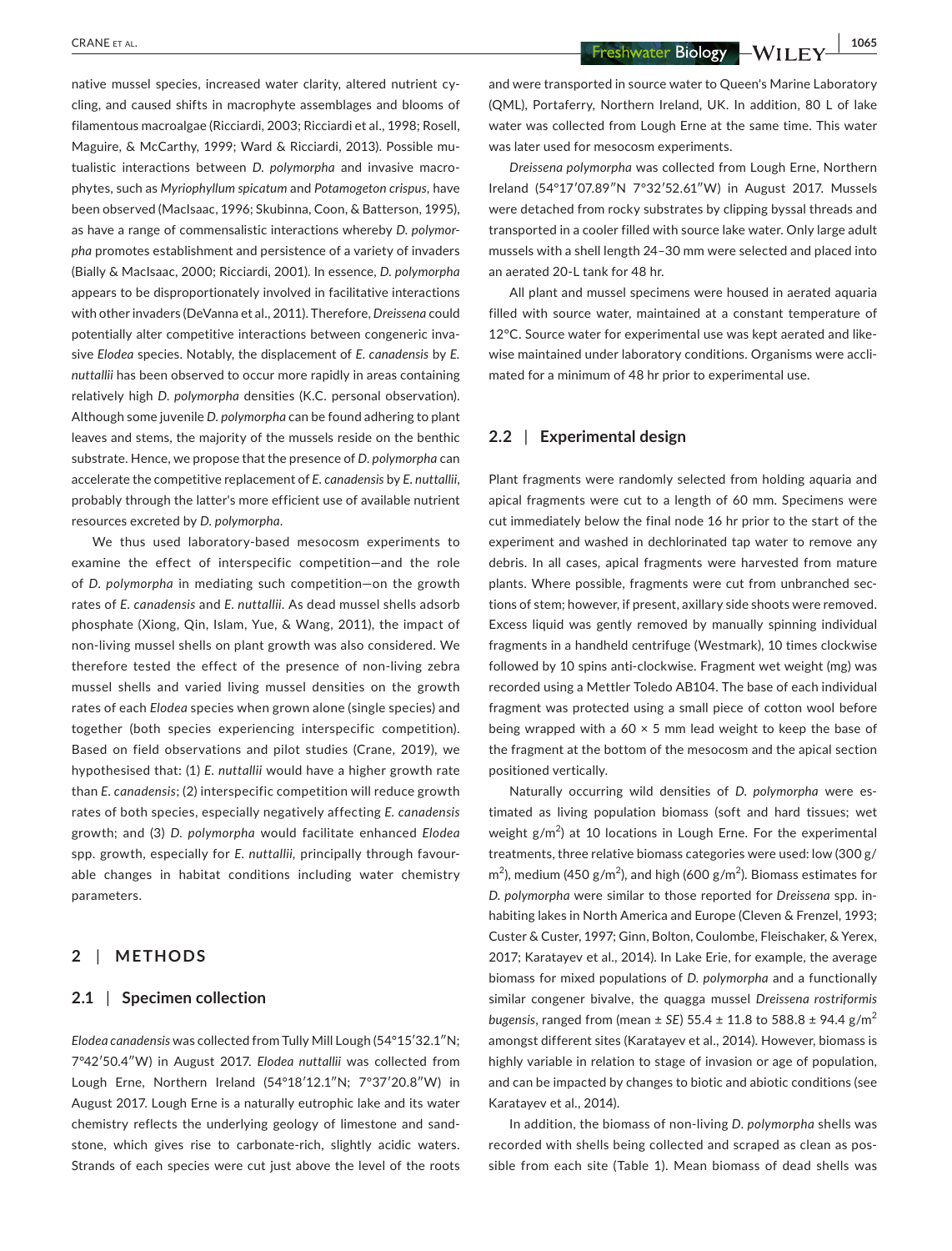**1066 WILFY Freshwater Biology <b>CRANE** ET AL.

| <b>Mussel treatment</b> |         | <b>Field &amp; mesocosm</b><br>biomass $(g/m^2)$ | No. of specimens in<br>mesocosms(n) | <b>Total specimen</b><br>biomass $(g)$ |
|-------------------------|---------|--------------------------------------------------|-------------------------------------|----------------------------------------|
| None (control)          |         | 0                                                | 0                                   | 0.00                                   |
| Shells only             |         | 100                                              | 1                                   | 0.88                                   |
| Low                     | Density | 300                                              |                                     | 2.64                                   |
| Medium                  |         | 450                                              | $\mathfrak{D}$                      | 3.96                                   |
| High                    |         | 600                                              | 3                                   | 5.28                                   |

then calculated from across all sites, and a representative biomass was selected (100 g/m<sup>2</sup>). Mesocosms (1.5 L: high-density polyethene) had a surface area of 88 cm<sup>2</sup>, thus mussel treatments were scaled to replicate naturally occurring biomass i.e. zero mussels (representing their absence), dead shells (0.88 g; an entire adult mussel  $26.0 \pm 1$  mm, scraped clean), low (2.64 g; one adult mussel  $26.0 \pm 1$  mm), medium (3.96 g; two adult mussels  $26.0 \pm 1$  mm), and high (5.28 g; three adult mussels  $26.0 \pm 1$  mm) densities (Table 1). Mussels were placed directly on the base of the mesocosms, but were free to reposition themselves within the mesocosm at all times. Mesocosms did not contain any additional substrate.

*Elodea* fragments were placed in the mesocosms, which acted as a proxy for a shallow lake ecosystem. As above, lake water obtained from Lough Erne was used to ensure plants had sufficient nutrients for growth and *D. polymorpha* had sufficient seston to filter feed (Vanderploeg et al., 2017). Each mesocosm had two individual growing strands of *Elodea*; either comprising a single species (i.e. two strands of *E. canadensis* or two strands of *E. nuttallii*), representing the absence of interspecific competition; or both species together (i.e. one strand of *E. canadensis* with one strand of *E. nuttallii*), representing the presence of interspecific competition. These were combined in a factorial design with mussel treatments (zero, shells only, low, medium, and high density). Control mesocosms of water only were also used, i.e. no plants or mussels added. Mesocosm water was exchanged for fresh, aerated lake water every 3 days to ensure *D. polymorpha* had sufficient food, whilst airlines delivered oxygen and water motion for the duration of the experiment. In total, the experiment was conducted over 12 days, with four water cycles lasting 3 days each (see below). All experimental groups were replicated in triplicate. Light of 30 µmol photons/ $m^2$  s<sup>-1</sup> was supplied by four 52 W Arcadia 1200 mm Marine Stretch LED lamps under a 16:8 hr light: dark regime; 30 µmol photons was considered sufficient for photosynthesis (Mielecki & Pieczyńska, 2005). All waste invasive plant material was destroyed after the experiment by autoclaving.

#### **2.3** | **Plant growth rates**

*Elodea* biomass increase or growth rate (GR) was estimated following Van Echelpoel, Boets, and Goethals (2016):

$$
GR = \frac{(fWW - iWW)}{t}
$$
 (1)

where *f*WW = final wet weight (g), *i*WW = initial wet weight and *t* = time interval.

#### **2.4** | **Water chemistry parameters**

Dissolved oxygen (mg/L), pH, total dissolved solids (mg/L), temperature (°C), and conductivity (µS/cm) were recorded before and after every water change using a YSI 556 MPS multi-parameter field meter. Water samples were taken from the source water prior to every water change, and from each mesocosm at the end of each 3-day water cycle. These samples were tested for nitrate, nitrite, ammonium, and phosphate using a Bran + Luebbe AutoAnalyser 3. Samples were taken by syringe with each syringe rinsed with 18-Ω high purity water twice between samples to avoid contamination. A total of four water replacements were carried out throughout the course of the experiment.

For each mesocosm, nutrient change was established in relation to the difference in nutrient concentrations between both the immediate beginning and end of each 3-day water cycle. In all cases, due to inherent minor fluctuations of probe readings, a mean value of five consecutive measurements was obtained from each mesocosm for every sampling point. Overall nutrient flux throughout the lifetime of the experiment was determined as the mean of nutrient changes across all 3-day water cycles. Overall initial nutrient concentrations of the lake water used to replenish each mesocosm every 3 days were (mean ± *SE*): phosphate, 1.2 ± 0.1 µmol/L; nitrate, 5.3 ± 0.5 µmol/L; nitrite,  $1.0 \pm 0.1$  µmol/L; ammonium,  $5.2 \pm 0.4$  µmol/L.

### **2.5** | **Statistical analyses**

The frequency distribution of macrophyte growth rate (the dependent variable in all tests) was assessed using a Kolmogorov– Smirnov test and was not significantly different from a normal distribution (*KS* = 0.075, *p* = 0.200), so parametric tests were used for analyses. The experimental design focused on key questions, principally: is growth of one invasive plant influenced by the presence of another, and does a third invader facilitate or inhibit the interaction of the first two? Thus, our statistical approach focused on answering these specific and allied questions by utilising pairwise comparisons or comparisons of specific treatment groups. A single global model including all main effects and possible interactions was initially constructed, but its complexity and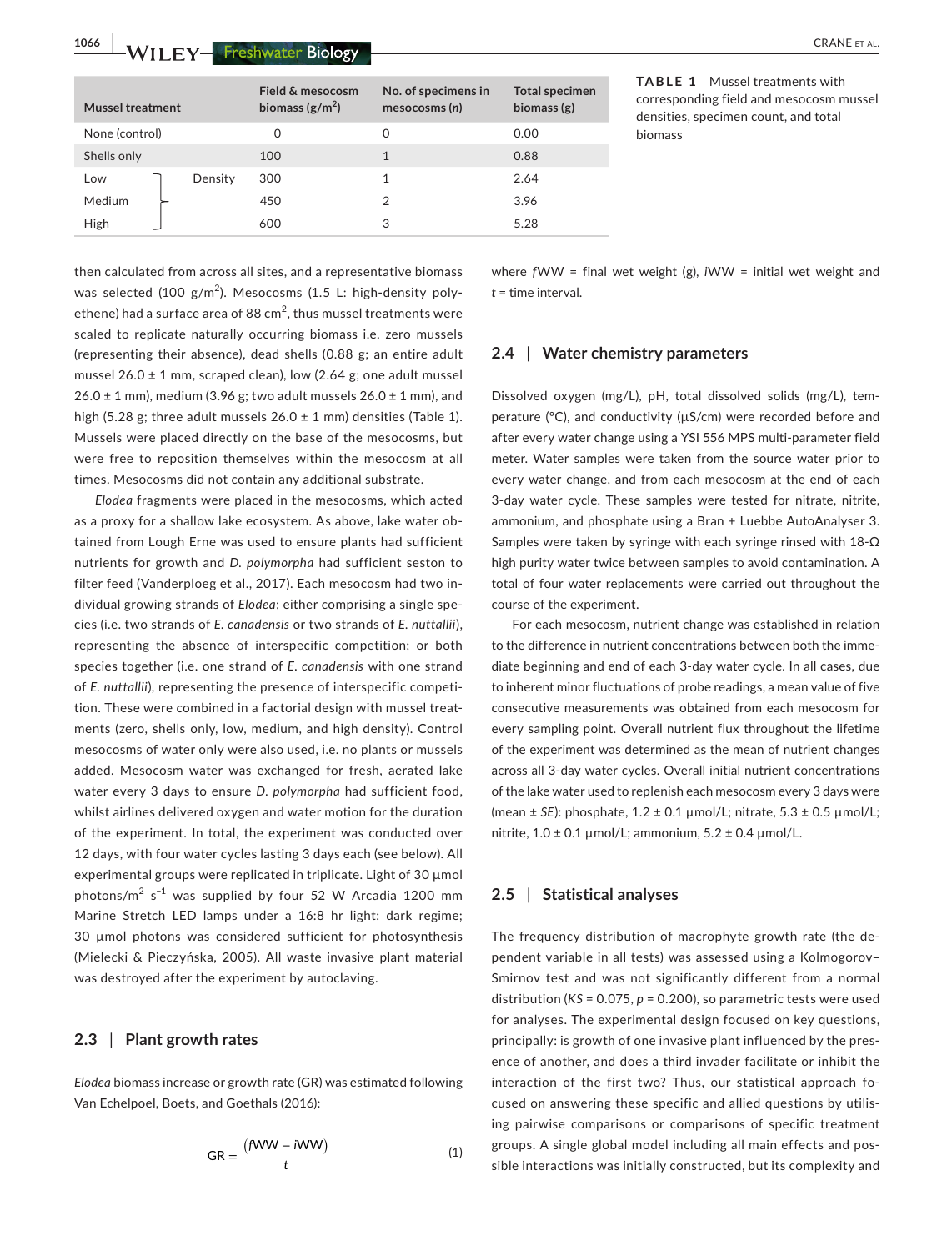the nuance of its interpretation detracted from the clear messages that emerged from a simpler statistical approach. Thus, pairwise comparisons between any two experimental treatment groups were tested using *t*-tests, whilst comparisons across multiple groups i.e. three or more experimental treatments were tested using one-way analysis of variance (ANOVA). The effect of interspecific competition (0/1 = absent or present), mussel treatment (none, shells only, low, medium, and high density), and their interaction term, on *Elodea* growth rates was tested using a twoway ANOVA.

Water nutrient flux was examined separately for nitrate, nitrite, ammonium, and phosphate by examining Plant and Mussel treatments and their interaction using a two-way ANOVA. Least significant difference post hoc tests between treatment levels were used to identify pairwise effects. All statistical analyses were performed using IBM SPSS v25.

# **3** | **RESULTS**

In the absence of *D. polymorpha,* the growth rates of *E. canadensis* (mean ± *SE*: 0.012 ± 0.003 wet g/day) and *E. nuttallii* (0.011 ± 0.001 wet g/day) did not differ when grown in monocultures ( $t_{df=10}$  = 0.378, *p* = 0.714; Figure 1a). Further, *E. canadensis* growth was not reduced in the presence of *E. nuttallii* (Figure 1b), and *vice versa* (Figure 1c). In the presence of non-living mussel shells, monoculture growth of *E. canadensis* was significantly reduced  $(t_{df = 10} = 2.227, p = 0.050;$ Figure 1d), whereas that of *E. nuttallii* was unaffected (Figure 1e). When grown together in the presence of mussel shells, growth rates of both plants did not differ (Figure 1b,c).

*Elodea canadensis* growth was unaffected by *D. polymorpha* biomass in the absence of interspecific competition (Figure 1f), but was reduced by the presence of *E. nuttallii* ( $F_{1,21}$  = 15.031,  $p$  = 0.001;

 **CRANE ET AL. 1067**<br> **1067**<br> **1067**<br> **1067**<br> **1067**<br> **1067** 

Figure 1g); the impact of interspecific competition was dependent on mussel biomass ( $F_{2,21}$  = 12.173, *p* < 0.001; Figure 1h). Specifically, interspecific competition reduced *E. canadensis* growth most at low mussel biomass and to a lesser degree at medium mussel biomass. The facilitating effect of *D. polymorpha* on *E. canadensis* growth at high mussel biomass was only strong enough to negate the negative effect of interspecific competition with *E. nuttallii*, such that growth of *E. canadensis* (0.012 ± 0.003 wet g/day) precisely equalled that when it was grown in isolation without either species (Figure 1i). Thus, *D. polymorpha* had a compensatory effect restoring *E. canadensis* growth otherwise lost due to interspecific competition with *E. nuttallii*.

In contrast, in the absence of interspecific competition with *E. canadensis*, *E. nuttallii* growth was strongly enhanced by greater *D. polymorpha* biomass ( $F_{2,21}$  = 18.158, *p* < 0.001; Figure 1j). Conversely, when mussels are present, *E. nuttallii* growth was negatively affected by interspecific competition with *E. canadensis*  $(F_{1,21} = 45.010,$ *p* < 0.001; Figure 1k). However, growth of *E. nuttallii* did not differ with, and was independent of, mussel biomass (Figure 1l). Similar to that observed for *E. canadensis*, high *D. polymorpha* biomass had a compensatory effect that negated growth inhibition caused by interspecific competition on *E. nuttallii* (Figure 1m).

Water chemistry parameters remained consistent throughout the experiment with mean ± *SE* values for dissolved oxygen 13.2  $\pm$  0.32 mg/L, pH 7.35  $\pm$  0.01, total dissolved solids 0.15  $\pm$  0.003 mg/L, temperature 12.4  $\pm$  0.02°C and conductivity  $175.1 \pm 0.3$   $\mu$ S/cm. Nitrate, nitrite, and phosphate values differed significantly between plant treatments (Table 2), and were elevated in the presence of *Elodea* (Figure 2a–c). Ammonium and phosphate also differed significantly between mussel treatments (Table 2). Ammonium was depressed in the presence of dead mussel shells only (Figure 2d), whilst phosphate was depressed only at medium and high mussel densities (Figure 2e). There was no significant

(b) Elodea nuttallii

**FIGURE 1** Mean (±*SE*) comparative growth rates (wet g/day) for (i) *Elodea canadensis* (left panel) and (ii) *Elodea nuttallii* (right panel) with (grey bars) and without (white bars) the presence of interspecific competition (paired bars) in each zebra mussel, *Dreissena polymorpha,* treatment category (*x*-axis). Horizontal lines above bars show significance testing between selected pairs or groups of categories indicated by the span of the bars (individually cited a–m in Results text). *ns* = *p* > 0.05, \* = *p* < 0.05,  $** = p < 0.01$  and  $*** = p < 0.001$ 



(a) Elodea canadensis

Zebra mussel treatment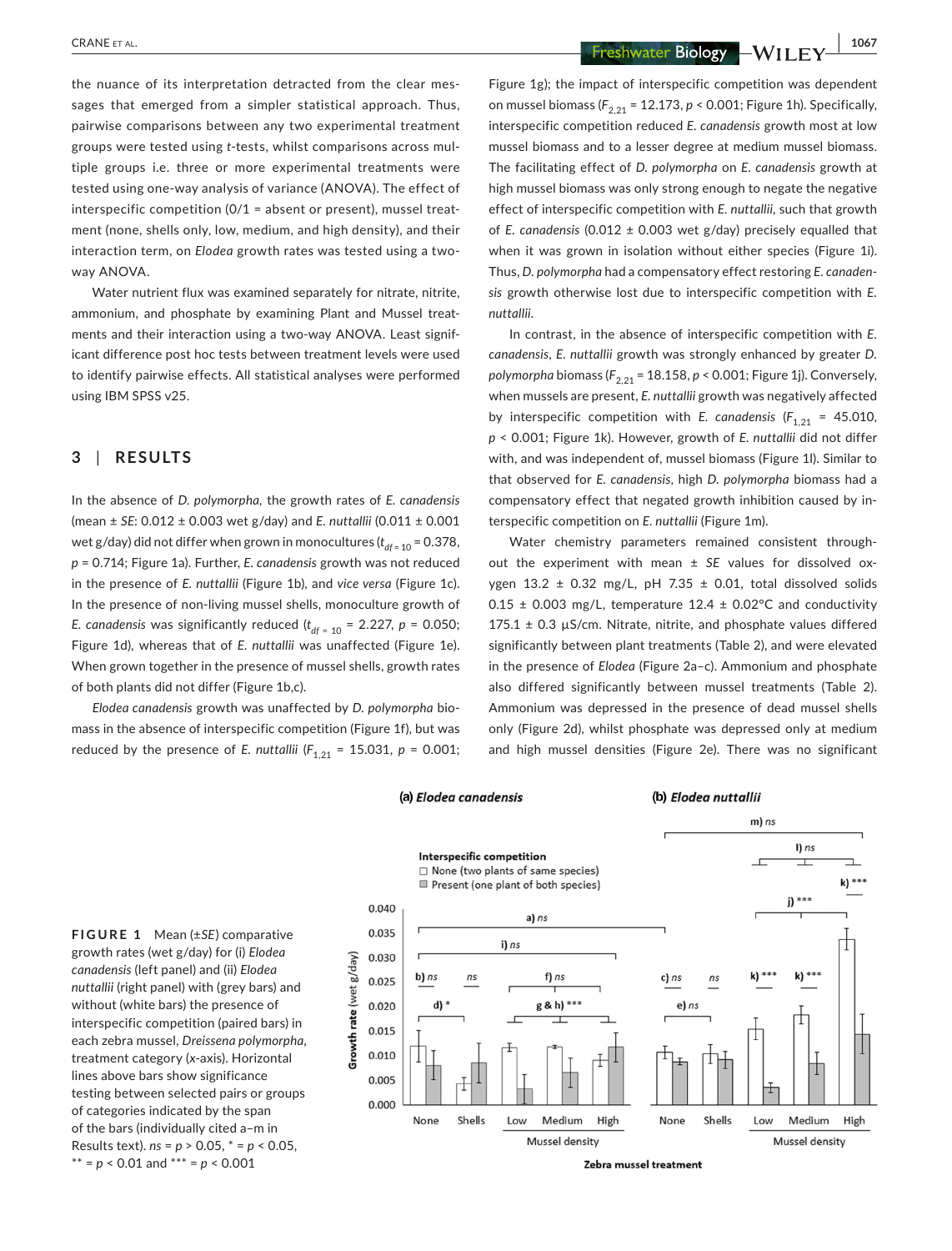**1068 WILEY-Freshwater Biology Research COVID-1008** CRANE ET AL.

**TABLE 2** Two-way ANOVA fitting the effect of Plant and Mussel treatments and their interaction term for (a) nitrate, (b) nitrite, (c) ammonium, and (d) phosphate

| Dependent variable                                                    | F         | n.df           | $d$ .df         | $\boldsymbol{p}$ |  |  |  |
|-----------------------------------------------------------------------|-----------|----------------|-----------------|------------------|--|--|--|
| Independent variables                                                 |           |                |                 |                  |  |  |  |
| (a) Nitrate ( $F_{19,40}$ = 1.905, p = 0.043, r <sup>2</sup> = 0.475) |           |                |                 |                  |  |  |  |
| Plant                                                                 | 5.243     | 3              | 40              | 0.004            |  |  |  |
| Mussel                                                                | 1.331     | 4              | 40              | 0.275            |  |  |  |
| Plant*Mussel                                                          | 1.261 12  |                | 40              | 0.278            |  |  |  |
| (b) Nitrite ( $F_{19,40}$ = 1.919, p = 0.041, $r^2$ = 0.309)          |           |                |                 |                  |  |  |  |
| Plant                                                                 | 6.262     | 3              | 40              | 0.001            |  |  |  |
| Mussel                                                                | $0.134$ 4 |                | 40              | 0.969            |  |  |  |
| Plant*Mussel                                                          | 1.429 12  |                | 40 <sup>°</sup> | 0.193            |  |  |  |
| (c) Ammonium ( $F_{19,40}$ = 2.558, p = 0.006, $r^2$ = 0.549)         |           |                |                 |                  |  |  |  |
| Plant                                                                 | 1.706     | 3              | 40              | 0.181            |  |  |  |
| Mussel                                                                | 6.187 4   |                | 40              | 0.001            |  |  |  |
| Plant*Mussel                                                          | 1.562 12  |                | 40              | 0.143            |  |  |  |
| (d) Phosphate $(F_{19,40} = 6.018, p < 0.001, r^2 = 0.741)$           |           |                |                 |                  |  |  |  |
| Plant                                                                 | 3.948     | 3              | 40              | 0.015            |  |  |  |
| Mussel                                                                | 20.417    | $\overline{4}$ | 40              | < 0.001          |  |  |  |
| Plant*Mussel                                                          | 1.735     | 12             | 40              | 0.095            |  |  |  |

 $(a)$ h  $\overline{3}$ a b **Nitrate**  $\overline{2}$  $\overline{1}$  $\Omega$  $(b) 0.8$  $\mathbf b$  $\mathbf b$  $0.6$ Vitrite  $0.4$  $0.2$  $0.0$  $(c)$ b  $0.6$ b a.b Phosphate  $0.4$  $0.2$  $0.0$ None nuttallii Both candensis Щ ωì **Plant treatment** 



**FIGURE 2** Significant effects highlighted from Table 2. Mean ± 95%CIs (µmol/L) for (a) nitrate, (b) nitrite, and (c) phosphate showing the effect of plant treatments (right column) and (d) ammonium and (e) phosphate showing the effect of mussel treatments (left column). Least significant difference post hoc tests are shown above the bars; treatment with different letters were significantly

different (*p* < 0.05). Drawings not to scale

interaction between Plant\*Mussel treatments on any water chemistry parameters (Table 2).

# **4** | **DISCUSSION**

In the absence of *D. polymorpha*, although plant growth tended to be more reduced in *Elodea* spp. polycultures than in monocultures, growth rates did not differ. When present in plant monocultures, *D. polymorpha* enhanced the growth of *E. nuttallii* but not *E. canadensis*. However, although low and medium *D. polymorpha* biomass reduced the growth rate of co-occurring *Elodea* spp., negative effects were not evident at a high mussel biomass. The facilitation of an invader by the presence of another is consistent with invasional meltdown, even though in this case one invader was promoted over another. Further, a reduction of interspecific competition between two invasive species by the presence of an additional third invader is also consistent with the concept of invasional meltdown. In the present study, these effects were associated with significant shifts in nutrient concentrations. Baseline nutrient levels of the lake water used to replenish the mesocosms tended to increase over time, which probably reflects some die-off of phytoplankton inhabiting the water. However, baseline nutrient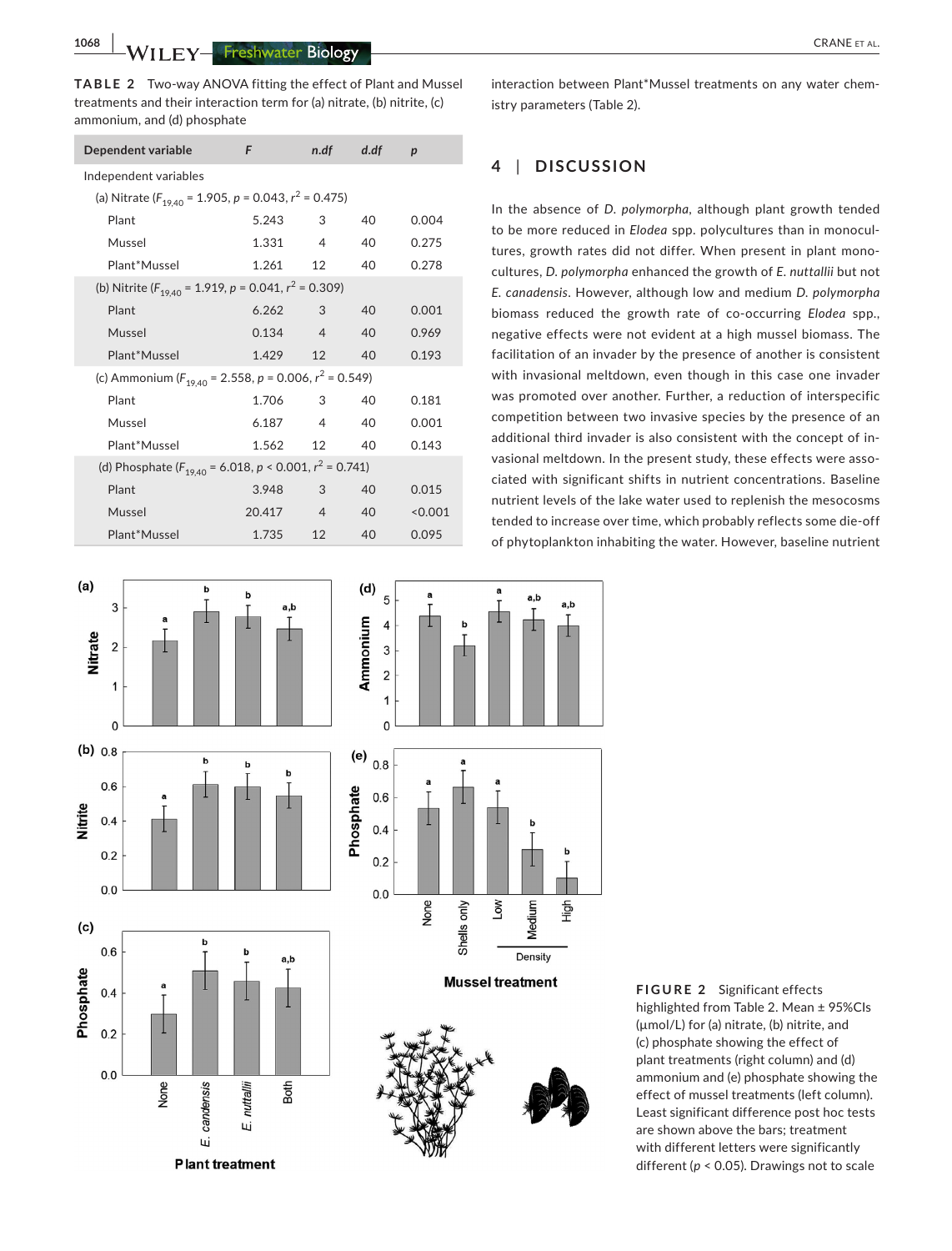**CRANE ET AL. 1069 1069 -WILEY 1069** 

levels are within the average range documented for Lough Erne by the Northern Ireland Environment Agency over a 9-year survey (2006–2014, corresponding to mean values of 6.5, 1.1, 2.8, and 0.6 umol/L for nitrate, nitrite, ammonium, and phosphate, respectively (Crane, 2019).

Previous experiments have compared the growth rates of *E. canadensis* and *E. nuttallii* in monoculture and sympatry (e.g. Barrat-Segretain & Arnaud, 2004). Equally, the ability of *D. polymorpha* to engineer the invaded environment has been shown by several studies (Arnott & Vanni, 1996; Bykova, Laursen, Bostan, Bautista, & McCarthy, 2006; Higgins, Grennan, & McCarthy, 2008; Higgins & Vander Zanden, 2010; Karatayev, Burlakova, & Padilla, 2002; MacIsaac, 1996; Nogaro & Steinman, 2014; Ricciardi, 2003; Ricciardi & MacIsaac, 2000). However, this study is the first to demonstrate the potential for competitive and facilitative interactions among these three invaders. Not only does the presence of *D. polymorpha* facilitate the growth rate of *E. nuttallii,* but it also reduced competition between *E. canadensis* and *E. nuttallii*. Moreover, field observations of juvenile *D. polymorpha* attached to *E. nuttallii* are suggestive of a mutualistic relationship (K.C. personal observation), consistent with reports of colonisation of macrophytes by *D. polymorpha* (Bodamer & Ostrovsky, 2010; Horvath & Lamberti, 1997; MacIsaac, 1996). Mussels attached to drifting *E. nuttallii* could also benefit from local dispersal (cf. Horvath & Lamberti, 1997) or be transported overland attached to macrophytes snagged on recreational boat trailers (Johnson, Ricciardi, & Carlton, 2001). Although small fragmentary propagules of *Elodea* can produce new growth, fragments tend to not to survive extended periods of air exposure, e.g. <3 hr at 20°C (Coughlan, Cuthbert, Kelly, & Jansen, 2018). Nevertheless, rapid spread and establishment of *E. nuttallii* continues to have detrimental knock-on effects on native biota, especially plants, invertebrates and algal periphyton (Kelly et al., 2015). Overall, our results corroborate the role of *D. polymorpha* as an ecological engineer, with broad influence on community dynamics and an ability to mediate interactions among invasive species (DeVanna et al., 2011; Ricciardi, 2001). Our results also highlight the need for improved spread prevention and population suppression methods for these damaging invaders (Crane et al., 2019; Cuthbert et al., 2019).

*Dreissena polymorpha* can enhance nutrient cycling through excretion and, on a lake-wide basis, large populations can: (1) excrete significant concentrations of ammonia, nitrate, and dissolved phosphorus; (2) reduce concentrations of suspended seston, chlorophyll a, phytoplankton, and total phosphorus; (3) alter the structure and metabolic function of the benthic bacterial community; and (4) increase water transparency (Gardner et al., 1995; Gardner, Yang, Cotner, Johengen, & Lavrentyev, 2001; Higgins et al., 2008; James, Barko, & Eakin, 1997; Lohner, Sigler, Mayer, & Balogh, 2007; Matthews & Effler, 2001). A significant effect of zebra mussel metabolism is their ability to convert particulate forms of nutrients into dissolved, available forms (Arnott & Vanni, 1996). Although not statistically evident, our results suggest a trend of greater ammonium depletion by higher mussel densities when *Elodea* was present and, while *Elodea* can utilise both nitrate and ammonium,

the nutrient of preference is ammonium (Ozimek, Donk, & Gulati, 1993). No significant depletion of nitrate or nitrite was observed during the experimental period when plants were present. However, interestingly, increasing density of living *D. polymorpha* was associated with declining phosphate concentrations. Although dead mussel shells adsorb phosphate (Xiong et al., 2011), this was demonstrably not the case in the present study. While nutrients were unlikely to be limiting, our results suggest that differences in growth rate could be attributed to plant competition or the presence of *D. polymorpha,* and that further work is required to specifically test the role of how both *Elodea* species nutrients excreted by *Dreissena* and why phosphate levels declined with increasing mussel biomass.

Given that regeneration of *E. nuttallii* is higher than *E. canadensis* in the spring, and the latter is thought to have a weaker ability to compete for light (Barrat-Segretain & Elger, 2004), the former may have a competitive advantage where the species co-occur (Barrat-Segretain et al., 2002). Szabó, Peeters, Várbíró, Borics, and Lukács (2018) found that increasing levels of light and nitrogen elicited phenotypic responses such as stem elongation in *E. nuttallii* that were far greater than that of *E. canadensis*. They also found that under eutrophic conditions, *E. nuttallii* branched rapidly and reached the surface sooner than *E. canadensis,* thereby shading out the weaker invader and other aquatic plants. These factors could partly explain the displacement of *E. canadensis* via increased canopy formation and the eventual shading of the less vigorous species. Additionally, the ability of *D. polymorpha* to excrete available forms of nutrients, required in differing amounts by *Elodea* spp. for growth, may also help explain the increased growth of *E. nuttallii* when occurring in the absence of intraspecific competition. Similarly, the functionally similar congener *D. rostriformis bugensis* and *E. nuttallii* are hypothesised to be mutually facilitative in a German lake in which mussel filtration apparently caused an increase in water clarity, whilst macrophytes provided substrate for attachment of juvenile mussels and may have prevented summer hypoxia (Wegner et al., 2019).

Based on their current distribution, rate of spread, and history of successful establishment, interactions between these three invasive species are likely to occur with increasing frequency. Our findings suggest that dense *D. polymorpha* populations strongly facilitate the growth of *E. nuttallii,* but not *E. canadensis*, perhaps promoting the dominance of the former over the latter where they co-occur. This could be interpreted as a form of invasional meltdown, in which the dominance of one invader is favoured over another (e.g. Montgomery et al., 2011; O'Dowd et al., 2003; Ricciardi, 2001). We expect such complex facilitative/antagonistic interactions to be common in ecosystems that are increasingly invaded.

#### **ACKNOWLEDGMENTS**

K.C. was supported through contributions from Queen's University Belfast, the University of Windsor, McGill University, and Waterways Ireland. N.E.C. and J.T.A.D. are supported by the Irish EPA research grant 2015-NC-MS-4. RNC acknowledges support from Department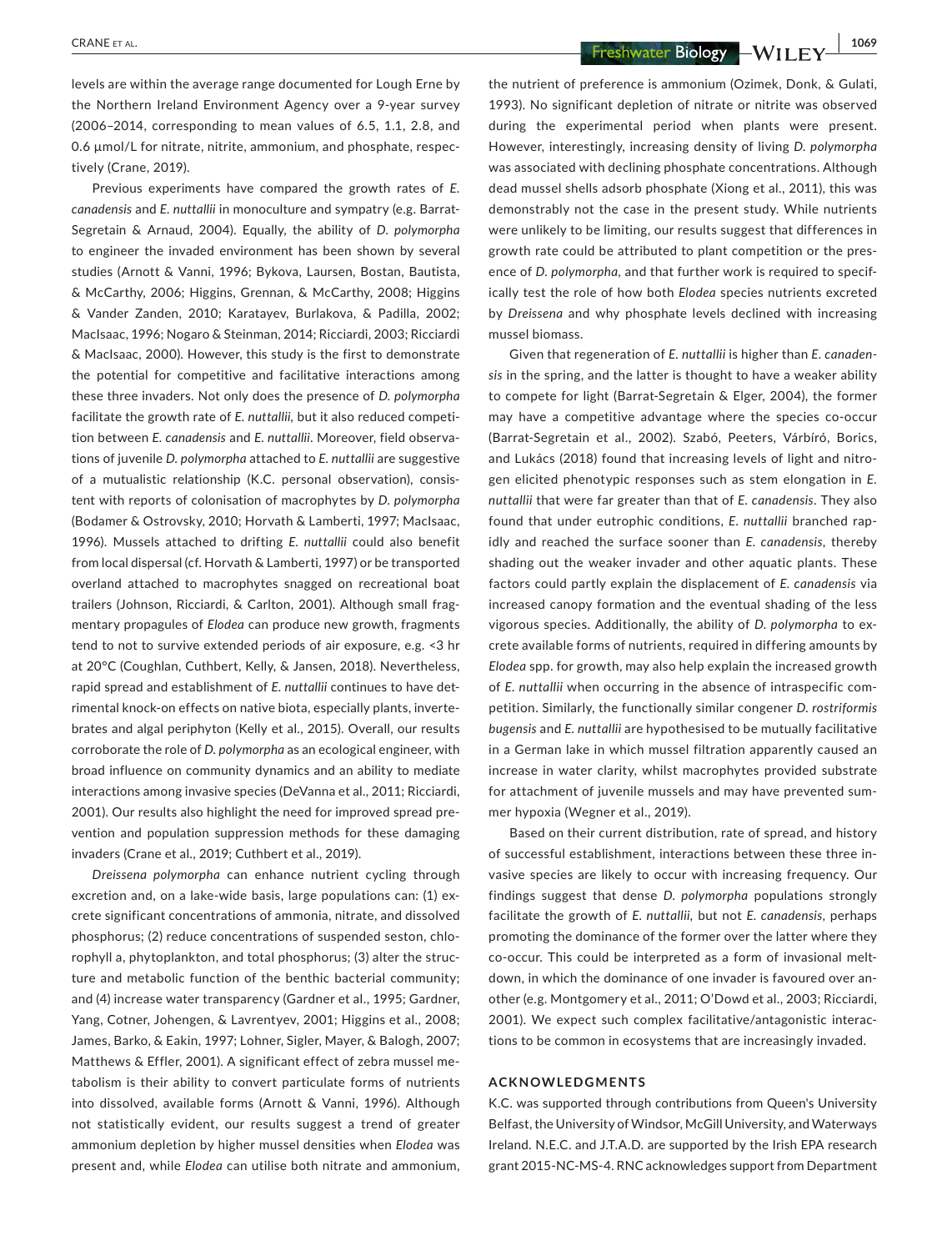**1070 WILEY Freshwater Biology Research 2008 CRANE ET AL.** 

for the Economy (DfE), Northern Ireland. A.R. and H.J.M. acknowledge support from NSERC Canada. We particularly thank Dr Patrick Joyce, Dr Lawrence Eagling, Simon Exley, Emma Healey, James Dickey, and Maurice Collins for their helpful contributions. Thanks are also due to the Natural Environment Research Council (NERC). We also thank two anonymous reviewers and the editorial team for helpful comments.

#### **AUTHOR CONTRIBUTIONS**

K.C. and A.R. proposed the study; K.C. designed the experiment; K.C. conducted the experiment; K.C. and L.K. performed chemical analysis; K.C. and N.R. performed data analysis; all authors contributed to writing the manuscript, which was jointly led by K.C. and N.E.C., and gave final approval for publication.

#### **DATA AVAILABILITY STATEMENT**

Data will be made available in the Dryad digital repository following acceptance for publication.

#### **ORCID**

*Kate Cran[e](https://orcid.org/0000-0001-6008-9746)* <https://orcid.org/0000-0001-6008-9746> *Neil E. Coughlan* <https://orcid.org/0000-0001-5597-3238> *Ross N. Cuthbert* <https://orcid.org/0000-0003-2770-254X>

#### **REFERENCES**

- Adams, M. J., Pearl, C. A., & Bury, R. B. (2003). Indirect facilitation of an anuran invasion by non-native fishes. *Ecology Letters*, *6*, 343–351. <https://doi.org/10.1046/j.1461-0248.2003.00435.x>
- Arnott, D., & Vanni, M. J. (1996). Nitrogen and phosphorus cycling by the zebra mussel (*Dreissena polymorpha*) in the western basin of Lake Erie. *Canadian Journal of Fisheries and Aquatic Sciences*, *53*, 646–659.
- Barrat-Segretain, M. H., & Arnaud, E. (2004). Experiments on growth interactions between two invasive macrophyte species. *Journal of Vegetation Science*, *15*, 109–114. [https://doi.org/10.1111/j.1654-1103.2004.](https://doi.org/10.1111/j.1654-1103.2004.tb02243.x) [tb02243.x](https://doi.org/10.1111/j.1654-1103.2004.tb02243.x)
- Barrat-Segretain, M. H., & Elger, A. (2004). Experiments on growth interactions between two invasive macrophyte species. *Journal of Vegetation Science*, *15*, 109–114. [https://doi.org/10.1111/j.1654-1103.2004.tb0](https://doi.org/10.1111/j.1654-1103.2004.tb02243.x) [2243.x](https://doi.org/10.1111/j.1654-1103.2004.tb02243.x)
- Barrat-Segretain, M. H., Elger, A., Sagnes, P., & Puijalon, S. (2002). Comparison of three life-history traits of invasive *Elodea canadensis* Michx. and *Elodea nuttallii* (Planch.) H. St. John. *Aquatic Botany*, *74*, 299–313. [https://doi.org/10.1016/S0304-3770\(02\)00106-7](https://doi.org/10.1016/S0304-3770(02)00106-7)
- Bially, A., & MacIsaac, H. J. (2000). Fouling mussels (*Dreissena*) colonize soft sediments in Lake Erie and facilitate benthic invertebrates. *Freshwater Biology*, *43*, 85–98.
- Bodamer, B. L., & Ostrofsky, M. L. (2010). The use of aquatic plants by populations of the zebra mussel (*Dreissena polymorpha*) (Bivalvia: Dreissenidae) in a small glacial lake. *Nautilus*, *124*, 100–106.
- Bykova, O., Laursen, A., Bostan, V., Bautista, J., & McCarthy, L. (2006). Do zebra mussels (*Dreissena polymorpha*) alter lake water chemistry in a way that favours Microcystis growth? *Science of the Total Environment*, *371*, 362–372.<https://doi.org/10.1016/j.scitotenv.2006.08.022>
- Champion, P. D., Clayton, J. S., & Hofstra, D. E. (2010). Nipping aquatic plant invasion in the bud: Weed risk assessment and the trade. *Hydrobiologia*, *656*, 167–172.
- Cleven, E. J., & Frenzel, P. (1993). Population-dynamics and production of *Dreissena polymorpha* (Pallas) in River Seerhein, the outlet of Lake Constance (Obersee). *Archiv Fur Hydrobiologie*, *127*, 395–407.
- Coughlan, N. E., Cuthbert, R. N., Kelly, T. C., & Jansen, M. A. K. (2018). Parched plants: Survival and viability of invasive aquatic macrophytes following exposure to various desiccation regimes. *Aquatic Botany*, *150*, 9–15.<https://doi.org/10.1016/j.aquabot.2018.06.001>
- Crane, K. (2019). *Aquatic invasive alien species: Identification, distribution, impact, control and biosecurity*. Queen's University Belfast. PhD thesis.
- Crane, K., Cuthbert, R. N., Dick, J. T. A., Kregting, L., MacIsaac, H. J., & Coughlan, N. E. (2019). Full steam ahead: Direct steam exposure to inhibit spread of invasive aquatic macrophytes. *Biological Invasions*, *21*, 1311–1321. <https://doi.org/10.1007/s10530-018-1901-2>

Custer, C. M., & Custer, T. W. (1997). Occurrence of zebra mussels in nearshore areas of western Lake Erie. *Journal of Great Lakes Research*, *23*, 108–115. [https://doi.org/10.1016/S0380-1330\(97\)70889-X](https://doi.org/10.1016/S0380-1330(97)70889-X)

- Cuthbert, R. N., Crane, K., Dick, J. T. A., Caffrey, J. M., MacIsaac, H. J., & Coughlan, N. E. (2019). Die hard: Survival and viability of invasive *Elodea nuttallii* following submergence in aquatic disinfectants. *Aquatic Botany*, *154*, 11–17.
- Dawson, W., Fischer, M., & van Kleunen, M. (2011). The maximum relative growth rate of common UK plant species is positively associated with their global invasiveness. *Global Ecology and Biogeography*, *20*, 299–306.<https://doi.org/10.1111/j.1466-8238.2010.00599.x>
- DeVanna, K. M., Bodamer, B. L., Wellington, C. G., Hammer, E., Mayer, C. M., & Bossenbroek, J. M. (2011). An alternative hypothesis to invasional meltdown in the Laurentian Great Lakes region: General facilitation by *Dreissena*. *Journal of Great Lakes Research*, *37*, 632–641. <https://doi.org/10.1016/j.jglr.2011.07.005>
- Dick, J. T. A., Laverty, C., Lennon, J. J., Barrios-O'Neill, D., Mensink, P. J., Robert Britton, J., … Caffrey, J. M. (2017). Invader relative impact potential: A new metric to understand and predict the ecological impacts of existing, emerging and future invasive alien species. *Journal of Applied Ecology*, *54*(4), 1259–1267.<https://doi.org/10.1111/1365-2664.12849>
- Ellawala, C., & Kodithuwakku, K. H. (2017). Effect of interspecific competition on the growth and nutrient uptake of three macrophytes in nutrient-rich water. *Aquatic Ecology*, *51*, 625–634. [https://doi.](https://doi.org/10.1007/s10452-017-9640-5) [org/10.1007/s10452-017-9640-5](https://doi.org/10.1007/s10452-017-9640-5)
- Evans, J. R., & Edwards, E. (2001). In M. U. F. Kirschbaum, & R. Mueller (Eds.), *Nutrient uptake and use in plant growth* (pp. 75–81). Canberra: Cooperative Research Centre for Greenhouse Accounting. In Proceedings of Net Ecosystem Exchange CRC Workshop
- Funk, J. L., & Vitousek, P. M. (2007). Resource-use efficiency and plant invasion in low-resource systems. *Nature*, *446*, 1079–1081. [https://](https://doi.org/10.1038/nature05719) [doi.org/10.1038/nature05719](https://doi.org/10.1038/nature05719)
- Gallardo, B., & Aldridge, D. C. (2015). Is Great Britain heading for a Ponto-Caspian invasional meltdown? *Journal of Applied Ecology*, *52*, 41–49. <https://doi.org/10.1111/1365-2664.12348>
- Gardner, W. S., Cavaletto, J. F., Johengen, T. H., Johnson, J. R., Heath, R. T., & Cotner, J. B. Jr (1995). Effects of the zebra mussel, *Dreissena polymorpha*, on community nitrogen dynamics in Saginaw Bay, Lake Huron. *Journal of Great Lakes Research*, *21*, 529–544. [https://doi.](https://doi.org/10.1016/S0380-1330(95)71064-4) [org/10.1016/S0380-1330\(95\)71064-4](https://doi.org/10.1016/S0380-1330(95)71064-4)
- Gardner, W. S., Yang, L., Cotner, J. B., Johengen, T. H., & Lavrentyev, P. J. (2001). Nitrogen dynamics in sandy freshwater sediments (Saginaw Bay, Lake Huron). *Journal of Great Lakes Research*, *27*, 84–97. [https://](https://doi.org/10.1016/S0380-1330(01)70624-7) [doi.org/10.1016/S0380-1330\(01\)70624-7](https://doi.org/10.1016/S0380-1330(01)70624-7)
- Ginn, B. K., Bolton, R., Coulombe, D., Fleischaker, T., & Yerex, G. (2017). Quantifying a shift in benthic dominance from zebra (*Dreissena polymorpha*) to quagga (*Dreissena rostriformis bugensis*) mussels in a large, inland lake. *Journal of Great Lakes Research*, *44*, 271–282. [https://doi.](https://doi.org/10.1016/j.jglr.2017.12.003) [org/10.1016/j.jglr.2017.12.003](https://doi.org/10.1016/j.jglr.2017.12.003)
- Gioria, M., & Osborne, B. A. (2014). Resource competition in plant invasions: Emerging patterns and research needs. *Frontiers in Plant Science*, *5*, 1–21.<https://doi.org/10.3389/fpls.2014.00501>
- Green, P. T., O'Dowd, D. J., Abbott, K. L., Jeffery, M., Retallick, K., & Mac, N. R. (2011). Invasional meltdown: Invader–invader mutualism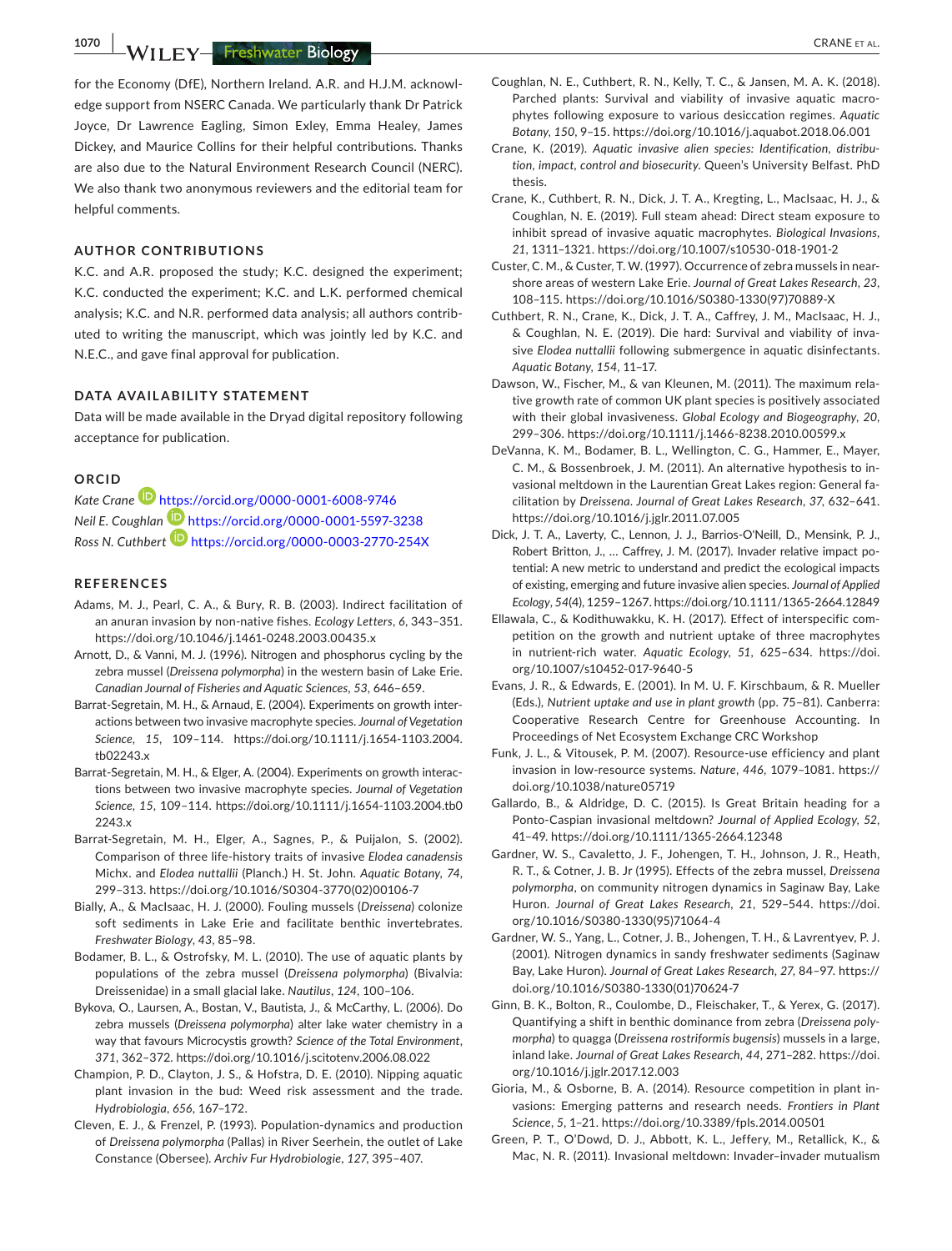**|** CRANE et al. **1071**

facilitates a secondary invasion. *Ecology*, *92*, 1758–1768. [https://doi.](https://doi.org/10.1890/11-0050.1) [org/10.1890/11-0050.1](https://doi.org/10.1890/11-0050.1)

- Higgins, S. N., & Vander Zanden, M. J. (2010). What a difference a species makes: A meta–analysis of dreissenid mussel impacts on freshwater ecosystems. *Ecological Monographs*, *80*, 179–196. [https://doi.](https://doi.org/10.1890/09-1249.1) [org/10.1890/09-1249.1](https://doi.org/10.1890/09-1249.1)
- Higgins, T. M., Grennan, J. M., & McCarthy, T. K. (2008). Effects of recent zebra mussel invasion on water chemistry and phytoplankton production in a small Irish lake. *Aquatic Invasions*, *3*, 14–20. [https://doi.](https://doi.org/10.3391/ai.2008.3.1.4) [org/10.3391/ai.2008.3.1.4](https://doi.org/10.3391/ai.2008.3.1.4)
- Horvath, T. G., & Lamberti, G. A. (1997). Drifting macrophytes as a mechanism for zebra mussel (*Dreissena polymorpha*) invasion of lake-outlet streams. *American Midland Naturalist*, *138*, 29–36. [https://doi.](https://doi.org/10.2307/2426651) [org/10.2307/2426651](https://doi.org/10.2307/2426651)
- Hussner, A., Stiers, I., Verhofstad, M. J. J. M., Bakker, E. S., Grutters, B. M. C., Haury, J., … Hofstra, D. (2017). Management and control methods of invasive alien aquatic plants: A review. *Aquatic Botany*, *136*, 112–137.
- James, W. F., Barko, J. W., & Eakin, H. L. (1997). Nutrient regeneration by the zebra mussel (*Dreissena polymorpha*). *Journal of Freshwater Ecology*, *12*, 209–216.<https://doi.org/10.1080/02705060.1997.9663528>
- Johnson, L. E., Ricciardi, A., & Carlton, J. T. (2001). Overland dispersal of aquatic invasive species: A risk assessment of transient recreational boating. *Ecological Applications*, *11*, 1789–1799. [https://doi.](https://doi.org/10.1890/1051-0761(2001)011%5B1789:ODOAIS%5D2.0.CO;2) [org/10.1890/1051-0761\(2001\)011\[1789:ODOAIS\]2.0.CO;2](https://doi.org/10.1890/1051-0761(2001)011%5B1789:ODOAIS%5D2.0.CO;2)
- Josefsson, M. (2011) *NOBANIS Invasive Species Fact Sheet* Elodea canadensis*,* Elodea nuttallii *and* Elodea callitrichoides *– From: Online Database of the European Network on Invasive Alien Species – NOBANIS* [www.nobanis.org](http://www.nobanis.org).
- Karatayev, A. Y., Burlakova, L. E., & Padilla, D. K. (2002). Impacts of zebra mussels on aquatic communities and their role as ecosystem engineers. In E. Leppäkoski, S. Gollasch, & S. Olenin (Eds.), *Invasive aquatic species of Europe. Distribution, impacts and management*. Dordrecht, the Netherlands: Springer.
- Karatayev, A. Y., Burlakova, L. E., Pennuto, C., Ciborowskide, J., Karatayev, V. A., Juette, P., & Clapsadl, M. (2014). Twenty five years of changes in *Dreissena* spp. populations in Lake Erie. *Journal of Great Lakes Research*, *40*, 550–559.<https://doi.org/10.1016/j.jglr.2014.04.010>
- Kelly, R., Harrod, C., Maggs, C. A., & Reid, N. (2015). Effects of *Elodea nuttallii* on temperate freshwater plants, microalgae and invertebrates: Small differences between invaded and uninvaded areas. *Biological Invasions*, *17*, 2123–2138. <https://doi.org/10.1007/s10530-015-0865-8>
- Kobak, J., Poznańska, M., Jermacz, Ł., Kakareko, T., Prądzynski, D., Łodygowska, M., … Bącela-Spychalska, K. (2016). (2016) Zebra mussel beds: An effective feeding ground for Ponto-Caspian gobies or suitable shelter for their prey? *PeerJ*, *4*, e2672. [https://doi.](https://doi.org/10.7717/peerj.2672) [org/10.7717/peerj.2672](https://doi.org/10.7717/peerj.2672)
- Kuebbing, S. E., Nuñez, M. A., & Simberloff, D. (2013). Current mismatch between research and conservation efforts: The need to study co-occurring invasive plant species. *Biological Conservation*, *160*, 121–129.<https://doi.org/10.1016/j.biocon.2013.01.009>
- Lohner, R. N., Sigler, V., Mayer, C. M., & Balogh, C. (2007). A comparison of the benthic bacterial communities within and surrounding Dreissenaclusters in lakes. *Microbial Ecology*, *54*, 469–477. [https://](https://doi.org/10.1007/s00248-007-9211-8) [doi.org/10.1007/s00248-007-9211-8](https://doi.org/10.1007/s00248-007-9211-8)
- MacIsaac, H. J. (1996). Potential abiotic and biotic impacts of zebra mussels on the inland waters of North America. *American Zoologist*, *36*, 287–299. <https://doi.org/10.1093/icb/36.3.287>
- Matthews, D. A., & Effler, S. W. (2001) *Water quality signatures and the zebra mussel invasion*. Clearwaters, Spring, 31, No. 1.
- Meza-Lopez, M. M., & Siemann, E. (2015). Experimental test of the invasional meltdown hypothesis: An exotic herbivore facilitates an exotic plant, but the plant does not reciprocally facilitate the herbivore. *Freshwater Biology*, *60*, 1475–1482. [https://doi.org/10.1111/](https://doi.org/10.1111/fwb.12582) [fwb.12582](https://doi.org/10.1111/fwb.12582)
- Mielecki, M., & Pieczyńska, E. (2005). The influence of fragmentation on the growth of *Elodea canadensis* Michx. in different light conditions. *Polish Journal of Ecology*, *53*, 155–164.
- Montgomery, W. I., Lundy, M. G., & Reid, N. (2011). 'Invasional meltdown': Evidence for unexpected consequences and cumulative impacts of multispecies invasions. *Biological Invasions*, *6*, 111–1125.
- Mony, C., Koschnick, T. J., Haller, W. T., & Muller, S. (2007). Competition between two invasive Hydrocharitaceae (*Hydrilla verticillata* (L.f.) (Royle) and *Egeria densa* (Planch)) as influenced by sediment fertility and season. *Aquatic Botany*, *86*, 236–242. [https://doi.org/10.1016/j.](https://doi.org/10.1016/j.aquabot.2006.11.007) [aquabot.2006.11.007](https://doi.org/10.1016/j.aquabot.2006.11.007)
- Nogaro, G., & Steinman, A. D. (2014). Influence of ecosystem engineers on ecosystem processes is mediated by lake sediment properties. *Oikos*, *123*, 500–512. <https://doi.org/10.1111/j.1600-0706.2013.00978.x>
- O'Dowd, D. J., Green, P. T., & Lake, P. S. (2003). Invasional 'meltdown' on an oceanic island. *Ecology Letters*, *6*, 812–817. [https://doi.](https://doi.org/10.1046/j.1461-0248.2003.00512.x) [org/10.1046/j.1461-0248.2003.00512.x](https://doi.org/10.1046/j.1461-0248.2003.00512.x)
- O'Loughlin, L. S., & Green, P. T. (2017). Secondary invasion: When invasion success is contingent on other invaders altering the properties of recipient ecosystems. *Ecology and Evolution*, *7*, 7628–7637. [https://](https://doi.org/10.1002/ece3.3315) [doi.org/10.1002/ece3.3315](https://doi.org/10.1002/ece3.3315)
- Ozimek, T., Van Donk, E., & Gulati, R. D. (1993). Growth and nutrient uptake by two species of *Elodea* in experimental conditions and their role in nutrient accumulation in a macrophyte dominated lake. *Hydrobiologia*, *251*, 13–18.<https://doi.org/10.1007/BF00007159>
- Paolacci, S., Harrison, S., & Jansen, M. A. K. (2016). A comparative study of the nutrient responses of the invasive duckweed *Lemna minuta*, and the native, co-generic species *Lemna minor*. *Aquatic Botany*, *134*, 47–53. <https://doi.org/10.1016/j.aquabot.2016.07.004>
- Paolacci, S., Harrison, S., & Jansen, M. A. K. (2018a). The invasive duckweed *Lemna minuta* Kunth displays a different light utilisation strategy than native *Lemna minor* Linnaeus. *Aquatic Botany*, *146*, 8–14. <https://doi.org/10.1016/j.aquabot.2018.01.002>
- Paolacci, S., Jansen, M. A. K., & Harrison, S. (2018b). Competition between *Lemna minuta*, *Lemna minor*, and *Azolla filiculoides*. growing fast or being steadfast? *Frontiers in Chemistry*, *6*, 1–15. [https://doi.](https://doi.org/10.3389/fchem.2018.00207) [org/10.3389/fchem.2018.00207](https://doi.org/10.3389/fchem.2018.00207)
- Relva, M. A., Nuñez, M. A., & Simberloff, D. (2010). Introduced deer reduce native plant cover and facilitate invasion of non-native tree species: Evidence for invasional meltdown. *Biological Invasions*, *12*, 303–311.<https://doi.org/10.1007/s10530-009-9623-0>
- Ricciardi, A. (2001). Facilitative interactions among aquatic invaders: Is an "invasional meltdown" occurring in the Great Lakes? *Canadian Journal of Fisheries and Aquatic Sciences*, *58*, 2513–2525. [https://doi.](https://doi.org/10.1139/f01-178) [org/10.1139/f01-178](https://doi.org/10.1139/f01-178)
- Ricciardi, A. (2003). Predicting the impacts of an introduced species from its invasion history: An empirical approach applied to zebra mussel invasions. *Freshwater Biology*, *48*, 972–981. [https://doi.](https://doi.org/10.1046/j.1365-2427.2003.01071.x) [org/10.1046/j.1365-2427.2003.01071.x](https://doi.org/10.1046/j.1365-2427.2003.01071.x)
- Ricciardi, A. (2006). Are modern biological invasions an unprecedented form of global change? *Conservation Biology*, *21*, 329–336. [https://](https://doi.org/10.1111/j.1523-1739.2006.00615.x) [doi.org/10.1111/j.1523-1739.2006.00615.x](https://doi.org/10.1111/j.1523-1739.2006.00615.x)
- Ricciardi, A., Hoopes, M. F., Marchetti, M. P., & Lockwood, J. L. (2013). Progress toward understanding the ecological impacts of non-native species. *Ecological Monographs*, *83*, 263–282. [https://doi.](https://doi.org/10.1890/13-0183.1) [org/10.1890/13-0183.1](https://doi.org/10.1890/13-0183.1)
- Ricciardi, A., & MacIsaac, H. J. (2000). Recent mass invasion of the North American Great Lakes by Ponto-Caspian species. *Trends in Ecology & Evolution*, *15*, 62–65.
- Ricciardi, A., & MacIsaac, H. J. (2011) Impacts of Biological Invasions on Freshwater Ecosystems. In D. M. Richardson (Eds.), *Fifty Years of Invasion Ecology: The Legacy of Charles Elton*, 1st edn. (pp. 212–224). Chapter 16.
- Ricciardi, A., Neves, R. J., & Rasmussen, J. B. (1998). Impending extinctions of North American freshwater mussels (Unionoida) following